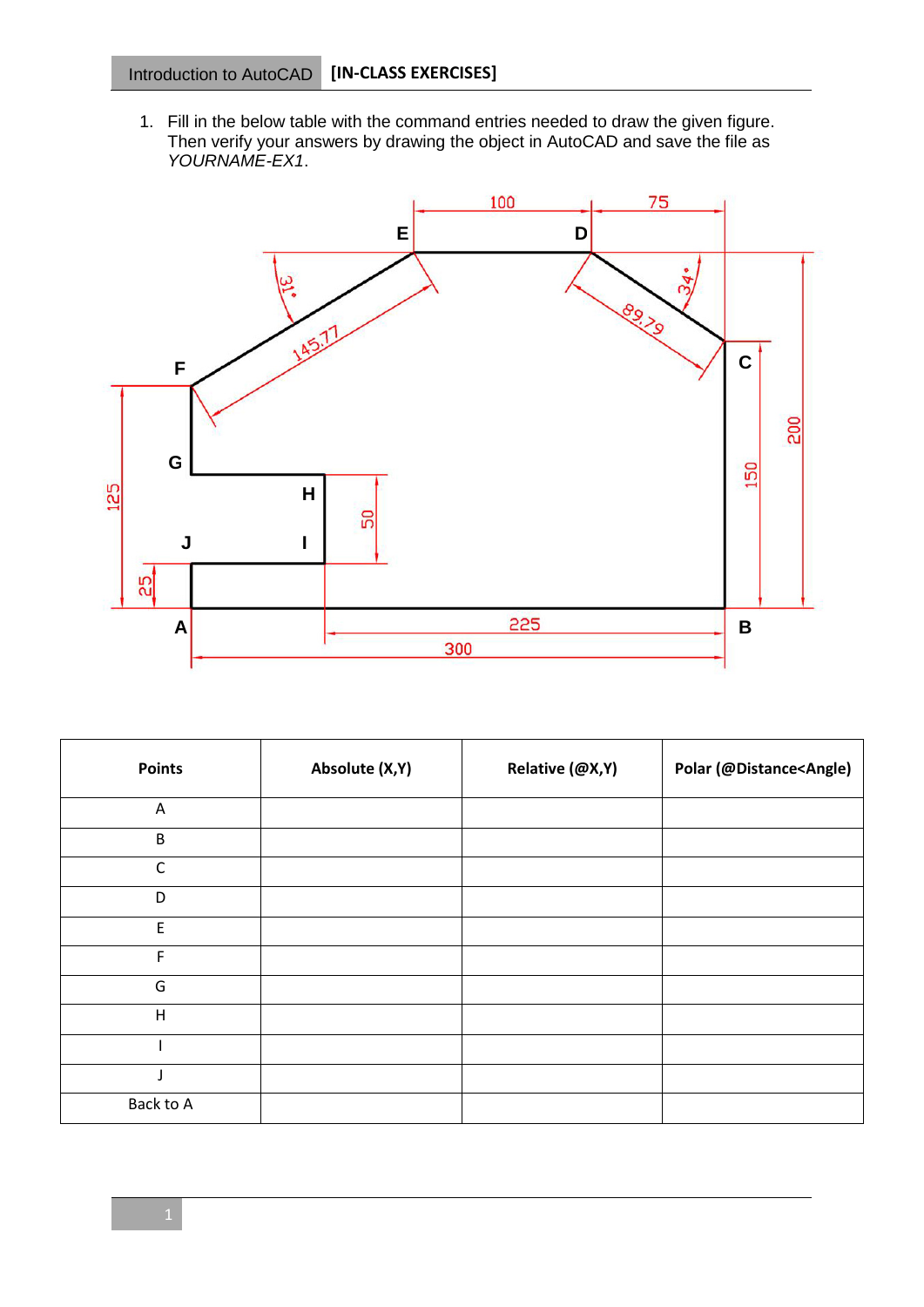- 2. Open a new file and set it up according to the following parameters:
	- Lower left limits: 0,0<br>Lloper right limits: 80
	- Upper right limits: 800,800
	- $\overline{\phantom{a}}$  Grid: 10
	- Draw the below figure, and save the file as *YOURNAME-EX2*

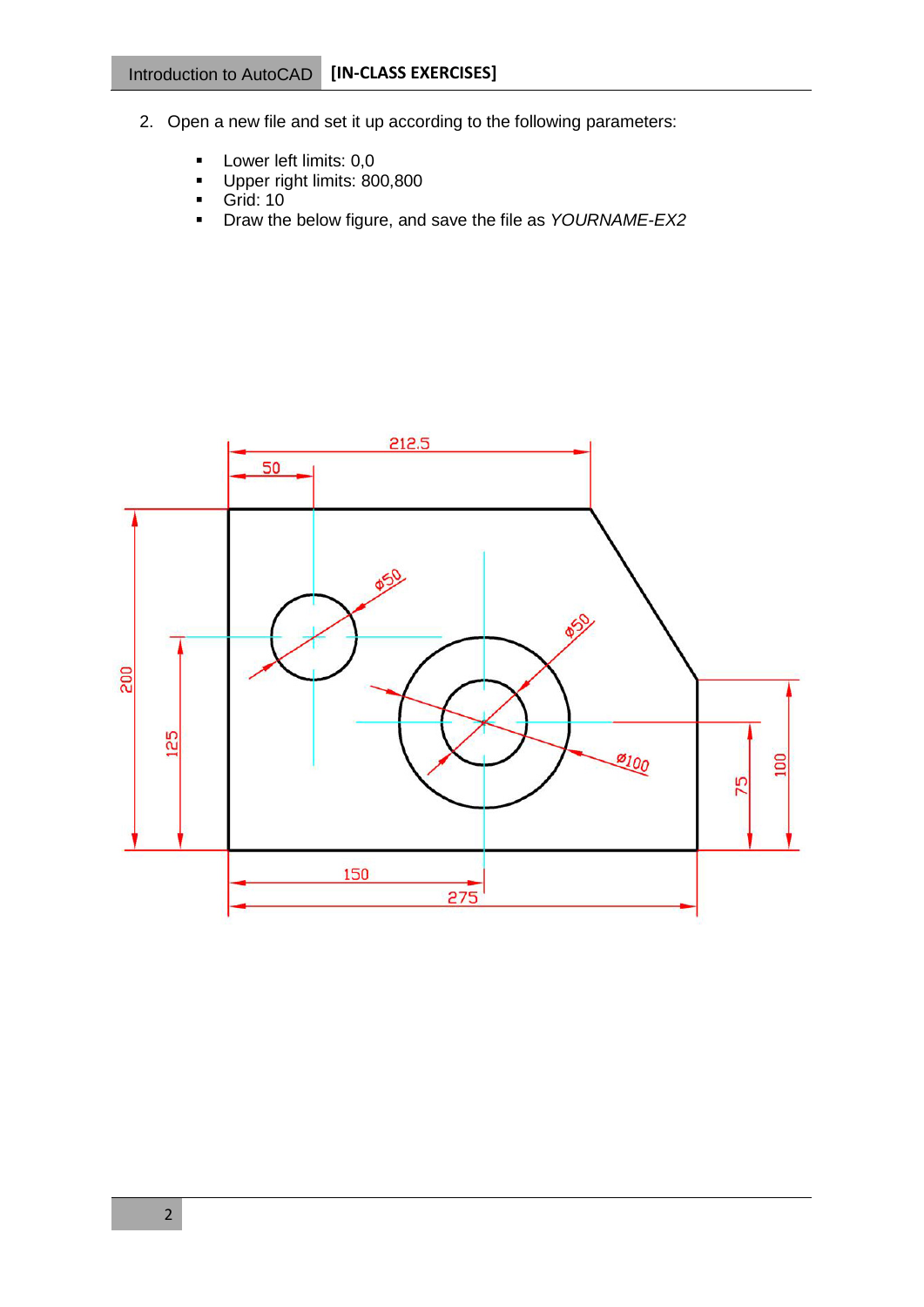1- Open a new Imperial "feet and inches" Drawing and draw the below object then save it as YOURNAME-EX3.

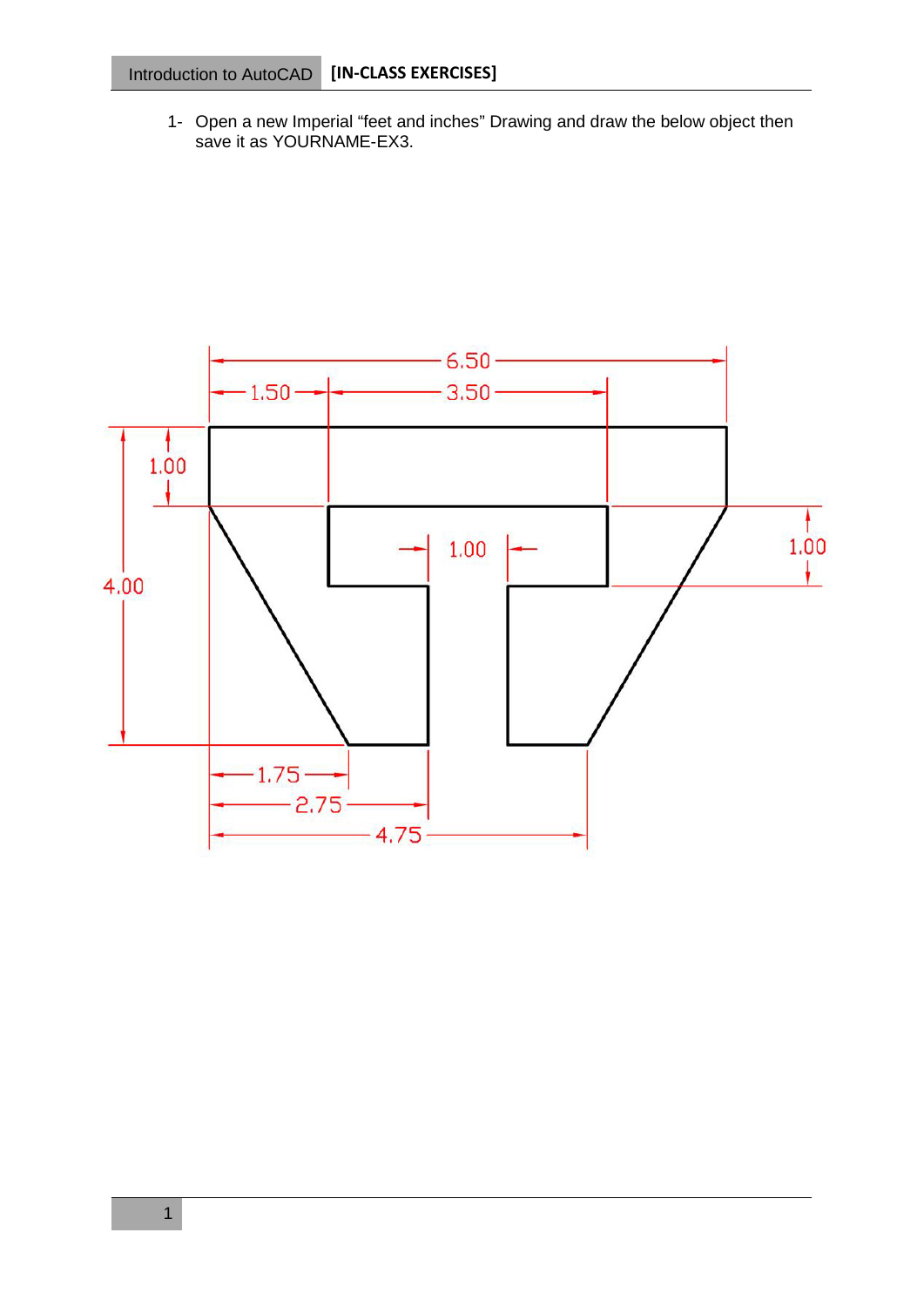2- Open a new Imperial "feet and inches" Drawing and draw the below object then save it as YOURNAME-EX4.

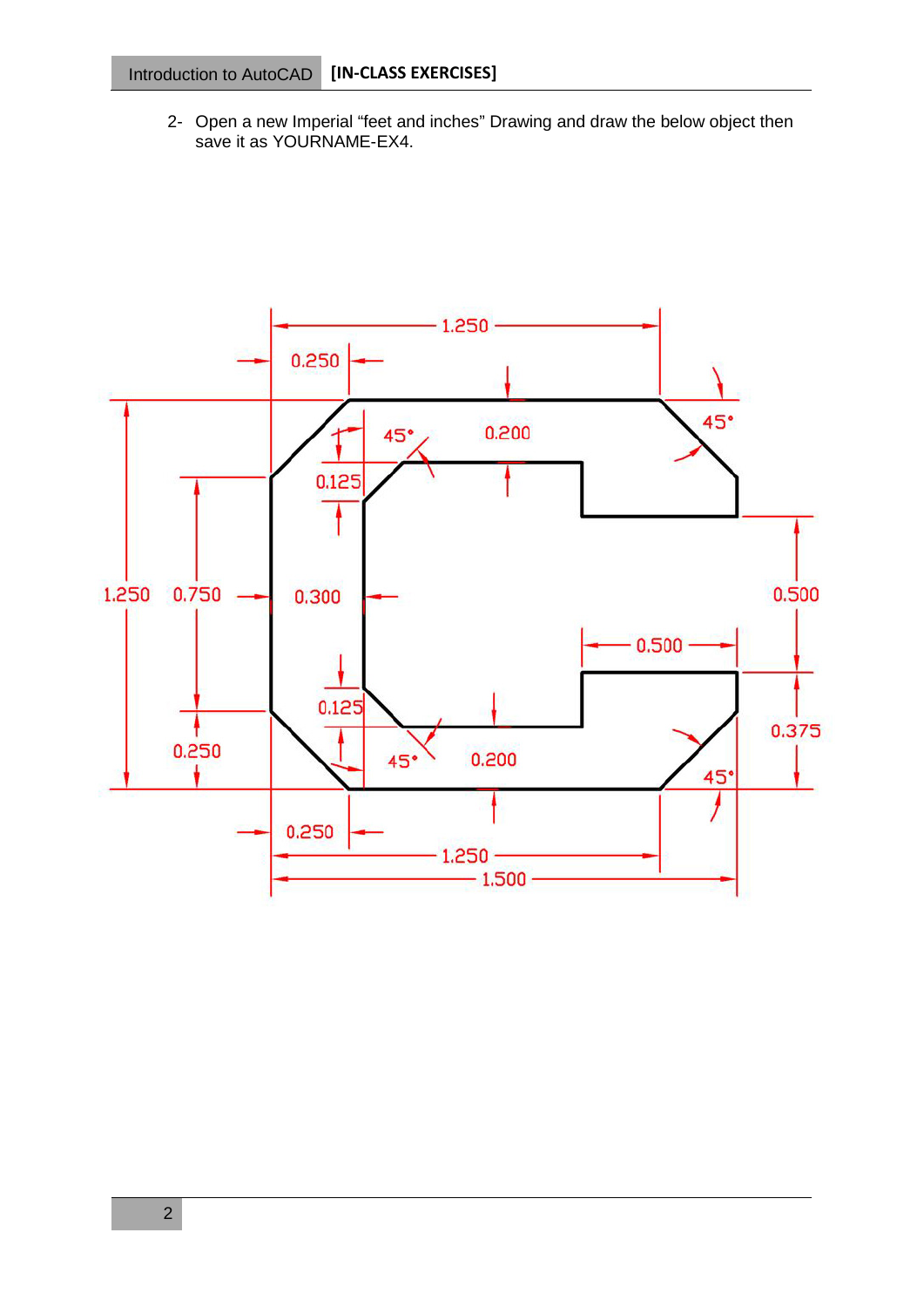- 1. Open a new Metric Drawing Create the following drawing; line *AB* is tangent to both circles. Find the following:
	- Length= \_\_\_\_\_\_\_\_\_\_.
	- Angle=\_\_\_\_\_\_\_\_\_\_\_.

Save the file as *YOURNAME-EX5.*